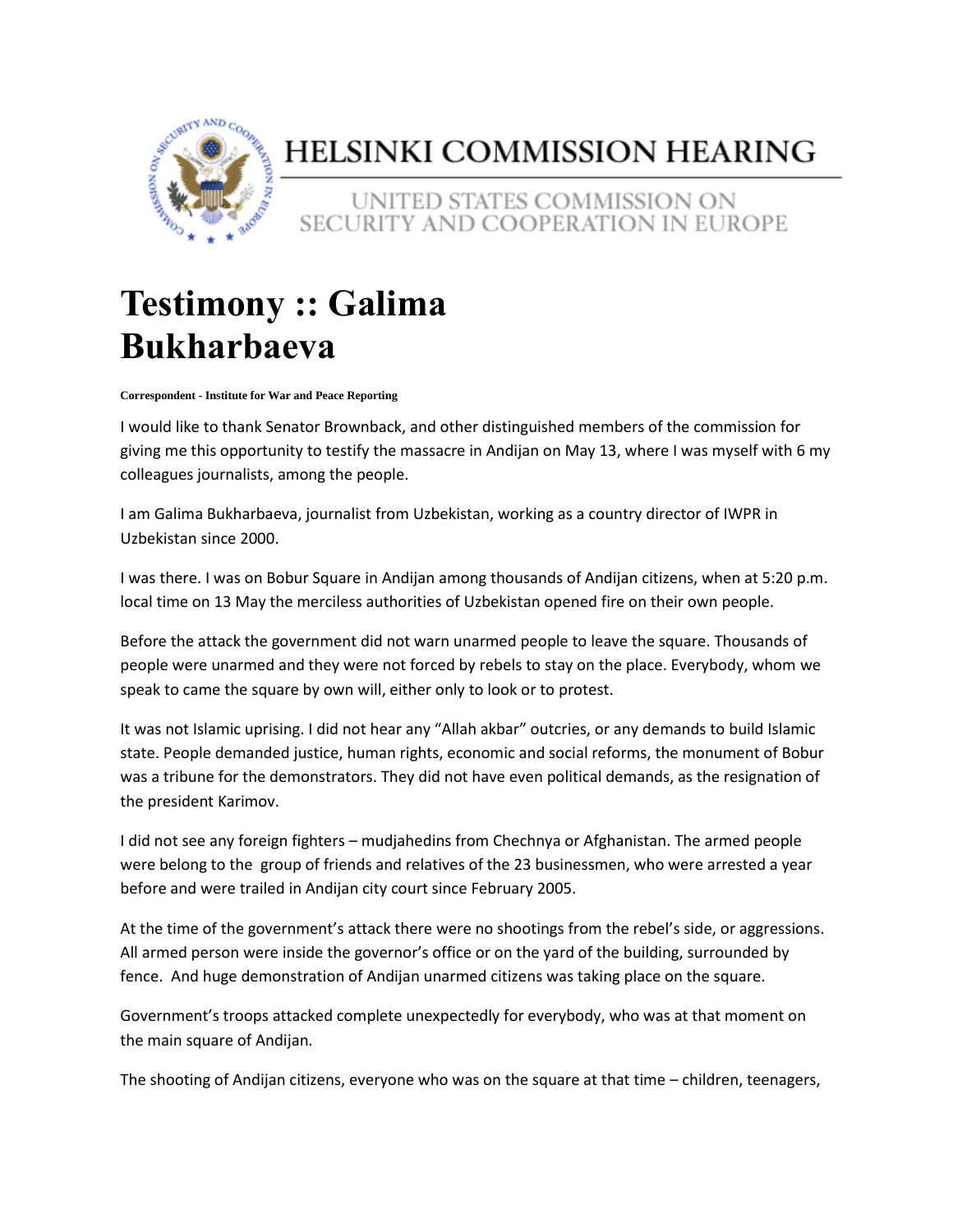women, the elderly, journalists – took place in cold blood, without mercy or pity. It was simply professional mass murder.

One after another, armored personnel carriers drove along the avenue past the square, and on each one several special soldiers sat facing in different directions. They were in camouflage uniform, in black flak jackets and helmets.

The soldiers shot at the backs of people running in terror from the APCs, shooting from automatic weapons. As they were sitting on the APCs, forming a circle with their backs, they could shoot people fleeing in all directions, and their bullets flew in a 360-degree radius.

One of the soldiers tried to kill me. A bullet from his weapon hit the backpack which was on my back, and went through it, passing through my notebook and my journalist identity card.

During the shooting, when I fled in terror from bullets along with the other people, I felt an animal fear – I had never been so scared before. The bullets fell on us like hail, and I saw people running next to me falling down.

It seemed that all of Andijan had been turned into a slaughterhouse, and all its inhabitants turned to cannon fodder.

President Islam Karimov ignored the opinion of an entire people, the capital of the most densely populated part of the region, the Fergana Valley. He scorned the life of every person who was there.

Why this unrest happened.

As I understand, this unrest was closely connected with the trial of 23 businessmen charged with belonging to the religious organisation Akromiya. The hearing of this case finished at the Andijan city court on 11 May, and the court withdrew to deliver a sentence.

All journalists were waiting for the announce of verdict, we thought it would be on Friday May 13.

These 23 businessmen were arrested in summer 2004, one year they were detained in the cellar of the National Security Service in Andijan and were tortured.

Their families and lawer tied all legal acts to proof that they are not guilty, the last press-conference was given by them in Tashkent 10 days before massacre on May 3 in the office of Freedom House in Tashkent.

And even prosecutor of this trial said in an interview on May 11, that all 23 defenders did not commit anything, that they only set up religious organization Akromiya and were members of it. We have a tape recorder with this interview. And the text is included to my testimony documents.

One of the leaders of this unrest Sharif Shakirov, His two brothers weere among the 23 businessmen on trial, explained to us in interview on May 13, seating in the governor's office, how this unrest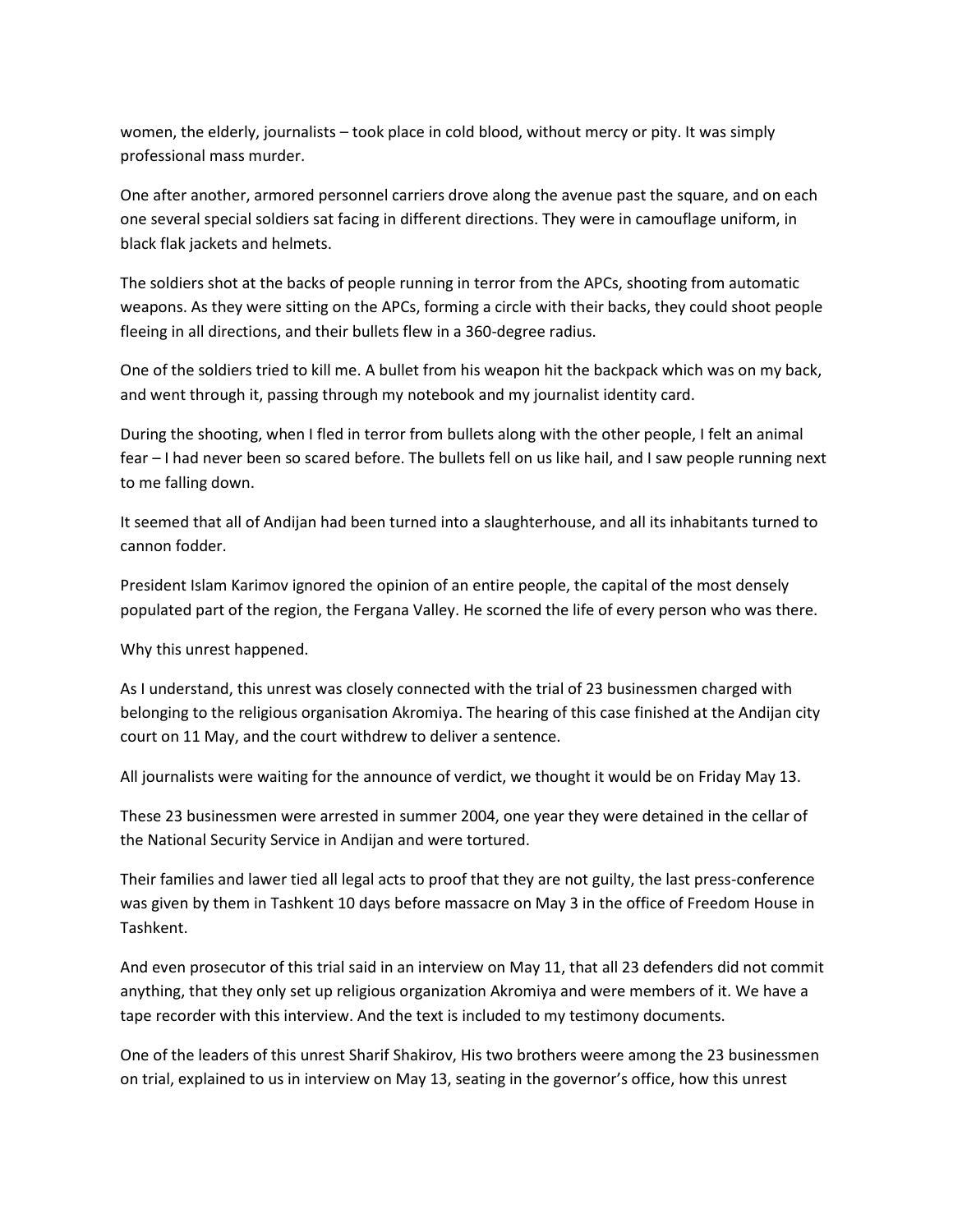## started.

On the last two days of the court hearings on 10 and 11 May, up to 5,000 people gathered outside the court building who came to express their support of the businessmen on trial.

This crowd was so large because it was not ordinary people who were on trial, but successful businessmen, heads of various manufacturing companies. These 23 businessmen provided jobs to 2,000 people. Their employees, friends and relatives filled the entire park by the court building on Tuesday and Wednesday, german journalist Marcus Bensmann was in Andijan on the day of last hearings and BBC journalists as well.

The authorities seemed to ignore this peaceful demonstration by the court. There were almost no police there.

But later, as Sharif Shakirov told us, it was revealed that starting on Wednesday and Thursday, i.e. 11 and 12 May, the National Security Service arrested 6 new people, who were standing outside the court.

Through the city traffic police department, cars began to be arrested which were parked by the court building.

And as we found out later the verdict was announced secretly on Thursday 12 May in the jail, and 23 businessmen got sentences from 12 to 22 years of imprisonment.

This exhausted their patience, and people began to gather and decided to go to the traffic police department together and demand for their cars to be released. But they had no success at the traffic people. Their angry only grew, and then an attack was made on a military unit, where the rebels seized weapons, at around midnight.

Then they attempted to free their 6 arrested people at the NSS, but with no success. The NSS withstood the attack. According to Shakirov, this is where the most people died, around 30.

After the NSS the rebels moved to the prison, freeing all prisoners, including the 23 businessmen.

At 1 a.m. May 13 they seized the Oblast khokimiyat building.

When asked what they wanted and what their demands were, Sharif Shakirov replied that they demanded truth and justice. He said that in the morning, they had appealed to Russian President Vladimir Putin through the Reuters news agency to regulate the conflict.

When asked what they controlled, Shakirov said that they only controlled the khokimiyat building. Evidently, they did not imagine that the Andijan citizens would help them, that the entire centre would be blocked with cars, in order to stop a storm by the authorities.

At that moment, the rebels held around 30 hostages. Shakirov said that they were the soldiers who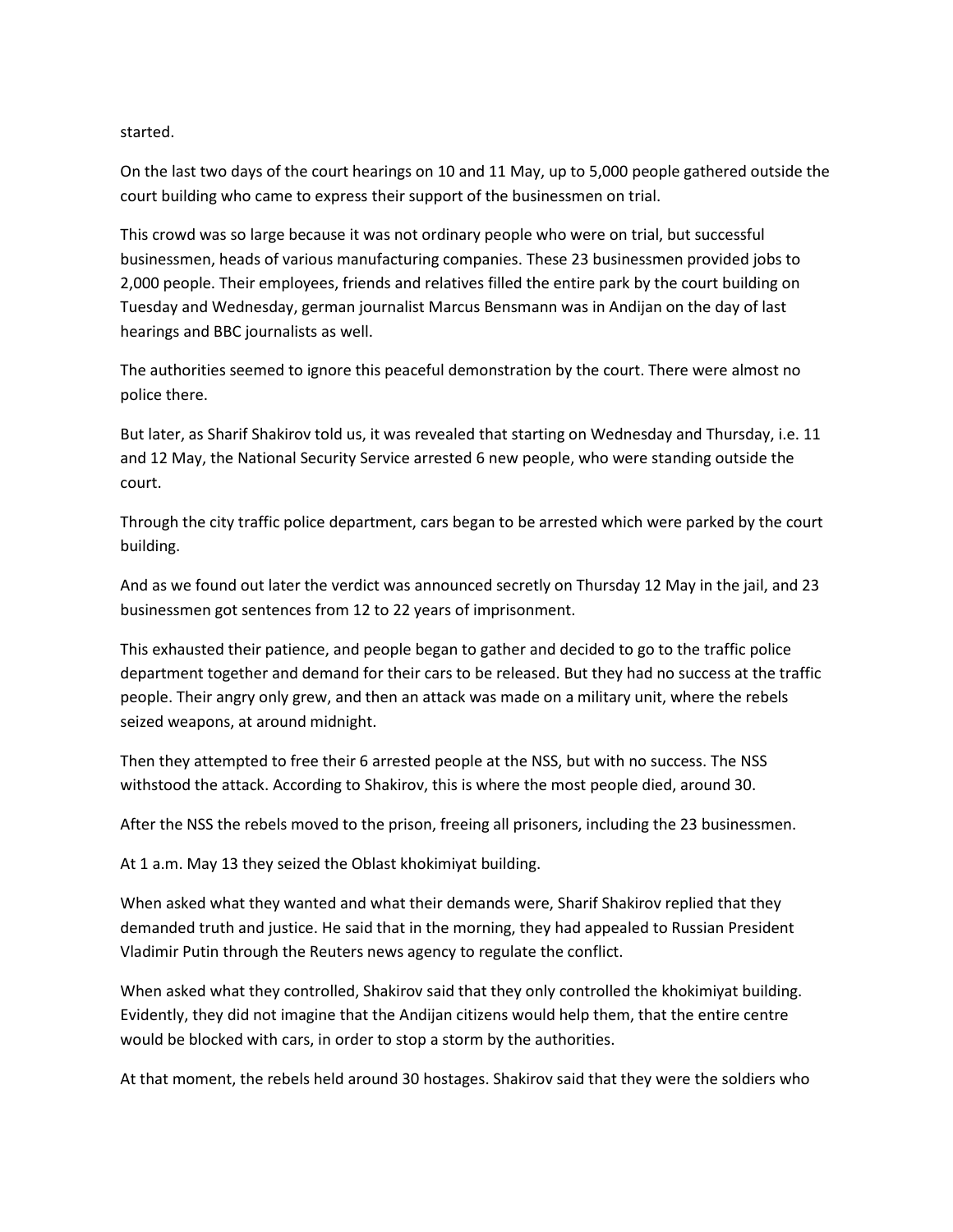shot at them, whom they disarmed with their bare hands, police, NSS employees and provocateurs who they were able to recognise in the crowd.

Later we interviewed another leader Kabuljon Parpiev. It was about 16.00 p.m.

Parpiev said that the rebels had had short talks with Interior minister Zakir Almatov.

The minister rang the rebels in the morning and asked them what they wanted. They did not have any political demands. Parpiev said that they only want the Uzbekistan Constitution to be observed, they want freedom and justice.

The rebels also demanded for Akrom Yuldashev to be released from jail. Yuldashev was imprisoned in 1999 on charges of creating the organisation Akromiya.

According to Parpiev, Yuldashev did not create any organisation, but wrote a book which became a spiritual guide for many of them.

In reply to this demand, Almatov promised to ring back later. In the afternoon, there was another call from the minister.

This time Almatov said that it would not be possible to free Yuldashev, as the judge is against it.

Then, said Parpiev, the minister began making threats.

"He told us that there would be a storm anyway, he said that even if they had to kill 300-400 people, they would take the rebels," Parpiev told us.

I asked Parpiev if he was afraid.

Calmly, looking me straight in the eyes, he said: "Can you call this life? It is better to die."

I went out and interviewing people on the square. At that moment square was full of people, speeches on the Bobur monument was continuing.

People surrounded me and the other journalists and began to tell us about their problems. Once more, the main topic of the interview was poverty, unemployment, and political lack of rights.

Children also ran along with us, I saw about 5-6 boys, and thought to myself that this was not the best place for them, as I had no doubt that the building would be stormed. I thought that the storm would start at night when people left the square, and only rebels were left in the building.

At that moment, at 5:20 p.m., APCs appeared on the avenue, with two or three vehicles driving one after another. People were frightened and began running, and I also ran, but the APCs drove past at high speed.

I calmed down, thinking that of course the authorities would not shoot, as almost the whole town was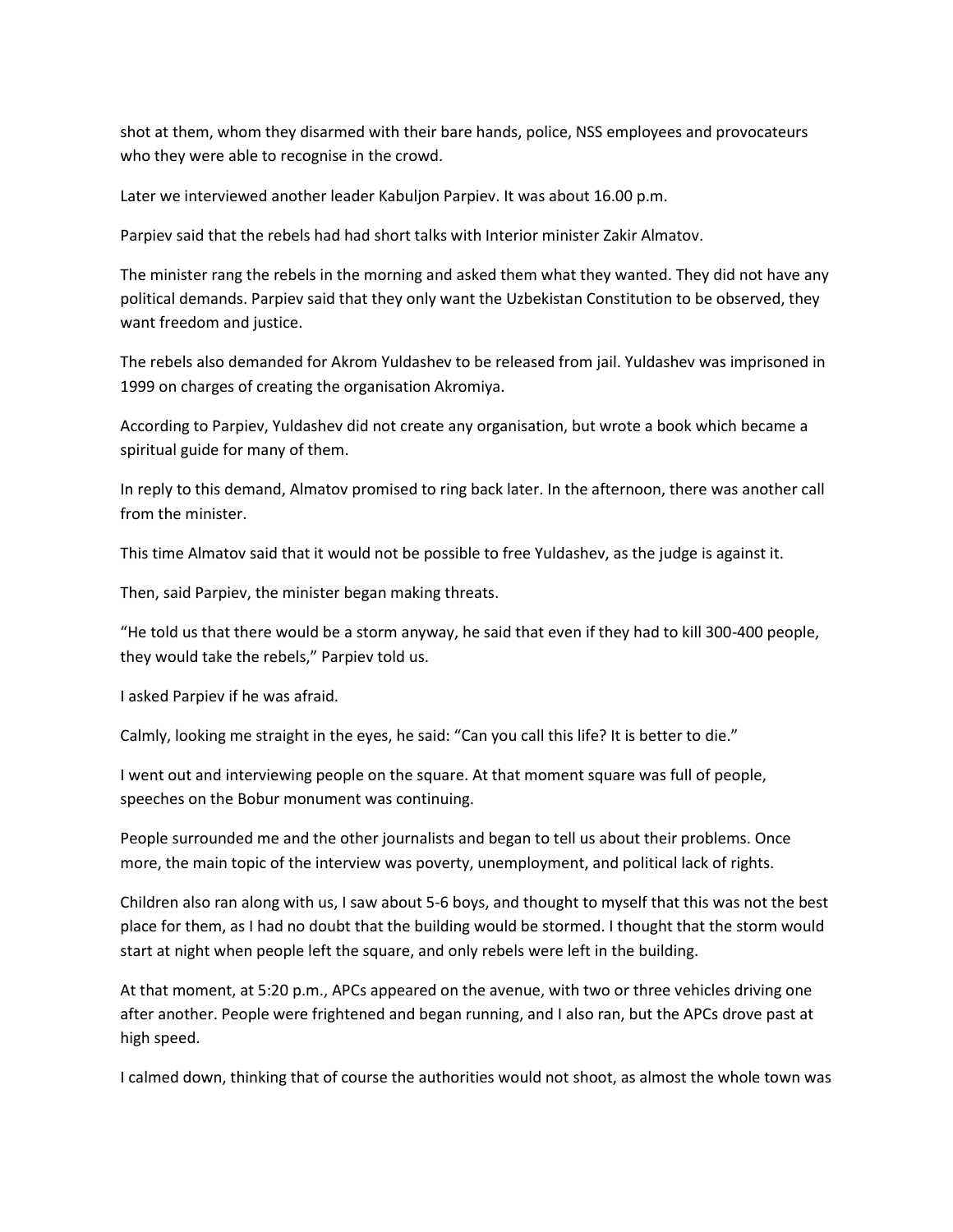on the square. Young people began dragging beaten up cars on to the avenue, to block the road for the new APCs.

But literally two minutes later, a new line of APCs appeared. As they drove up to the square, they opened fire without warning, and everyone ran. I also ran..

The bullets flew at such a rate that it seemed hail was falling on all sides. When the shooting began I was five metres from the avenue.

I ran in fear amid the roar of weapons, and saw several men who were running next to me fall down. It was very frightening, extremely frightening. Then I saw a ditch beside the square, and I jumped into it and lay on my stomach. There were several teenagers there with me.

The shooting stopped for a while. The first row of APCs had done their work. I climbed out of the ditch. I saw people carrying the dead and wounded – they took them to the territory of the khokimiyat and placed them there.

But scarcely a minute had gone by when a second row of APCs appeared which also opened fire.

When the shooting began again, I saw five corpses in the place where we had been, they were young men.

Then I decided that I needed to get out of there.

I began to retreat, when I saw that on the curb by the edge of the square there were around 10 elderly Uzbeks sitting there, sitting in the Eastern fashion with their legs crossed, and not trying to flee. They looked towards the avenue where the APCs were driving past.

I did not have the time to ask them why they were sitting there and were not leaving, I simply remembered this picture, and will probably remember it for the rest of my life.

As I ran away from the square, and on the way we say that new APC were approaching the square from all even small street. There were Andijan citizens standing on the road, women and men, they began waving their hands to show us that we could run into their lane.

From there, I got out of the centre of town along narrow makhallya roads. A military helicopter constantly hovered over us. Evidently, it reported from above on all the people's movements.

I had the impression that everyone was being followed, everyone who lives in this city or was there at the time. Everyone who was in the centre of Andijan on 13 May was classified as an Islamic terrorist.

In the hotel only when I went to get my notebook with telephone numbers, I opened my backpack and saw that a bullet had passed through my notebook, along with the IWPR journalist identity card. My clothes and the things in my backpack were stained with ink, as it turned out that the bullet had smashed my pen to pieces.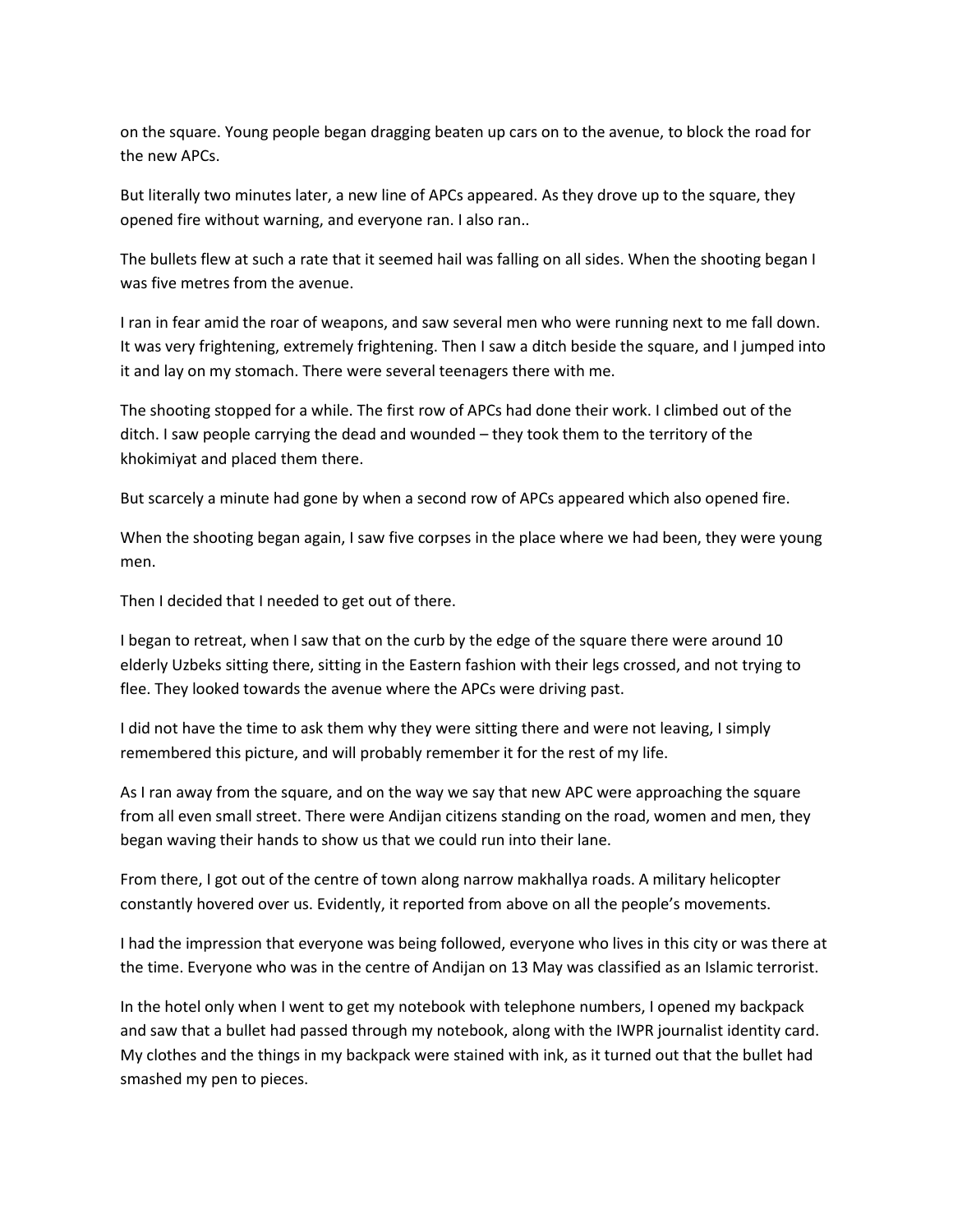It is hard to say ho many people were killed on May 13-14 in Andijan. Andijan is in fear. Uzbek government does everything to hide this massacre, to destroy evidences. They repress people and journalists, they arrest even taxi drivers, who served journalists, and other locals – stringers and fixers.

High official police source in Andijan gave us secretly an interviews and said that that days were killed up to a few thousand people, he was eyewitness when governments tried to hide bodies in mass graves in all over Uzbekistan.

I ask US government for help and assistance.

- 1. I ask President of the USA George Bush to condemn this massacre.
- 2. I ask US government to use all their pressure to convince Uzbek governments to let international commission to come to Uzbekistan for independent investigation.
- 3. If Uzbek government will not let this commission to investigate event in Andijan, then I ask to start sanctions against Uzbek government, reconsider your relations with Uzbekistan, limit or stop some kind of cooperation, including military, and even to remove an American airbase in Khanabad, Karshi.
- 4. I ask not to give US visa to all members of Uzbek government, if they will refuse in independent investigation.
- 5. I ask US government to act through international organizations as NATO, UN, OSCE for letting international commission to come to Uzbekistan and to condemn massacre in Andijan.
- 6. I ask to help to new government of Kyrgyzstan to save life of uzbek refugees and to protect them from pressure from Uzbekistan. And I ask to help UN to send refugees as soon as possible to third countries.
- 7. To make clear statement that Uzbek government should not prevent of work of local and international journalists in Uzbekistan. And to stop repressions and abusing local journalists in